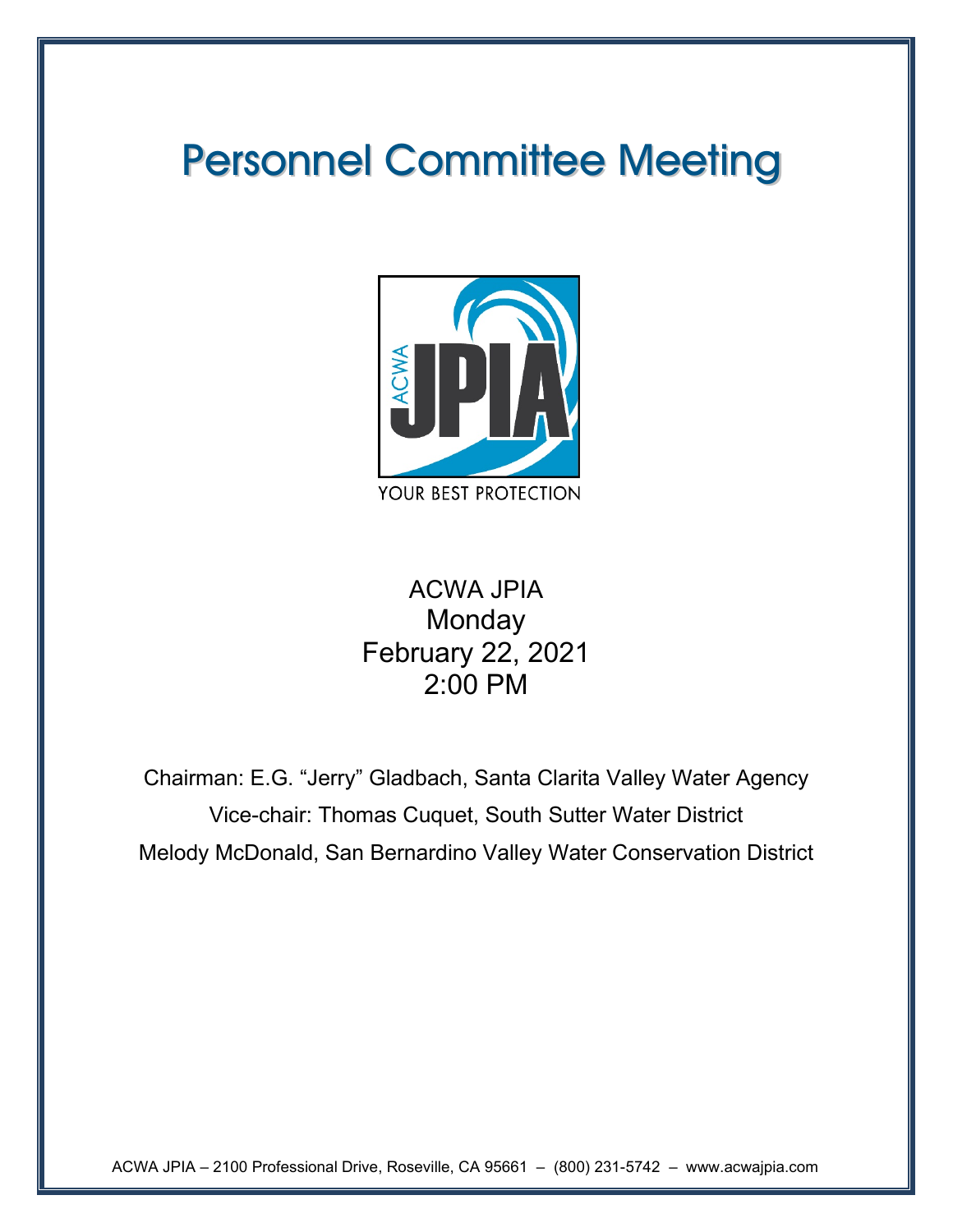

# **PERSONNEL COMMITTEE MEETING**

# **AGENDA**

**[LINK TO ZOOM MEETING](https://us02web.zoom.us/j/86124606817?pwd=WVdqcEpHNERGd3VCc1dDdnRMZFA4UT09)**

MEETING #: **861 2460 6817** PASSCODE: 618622 ZOOM CALL IN #: **(669) 900-6833**

# **Monday, February 22, 2021, 2:00 PM**

**WELCOME**

# **CALL TO ORDER AND ANNOUNCEMENT OF QUORUM**

### **EVACUATION PROCEDURES**

**PUBLIC COMMENT** Members of the public will be allowed to address the Personnel Committee on any agenda item prior to the Committee's decision on the item. They will also be allowed to comment on any issues that they wish which may or may not be on the agenda. If anyone present wishes to be heard, please let the Chairman know.

#### **INTRODUCTIONS**

#### **ADDITIONS TO OR DELETIONS FROM THE AGENDA**

| Presenter |          |                                                           | Page# |
|-----------|----------|-----------------------------------------------------------|-------|
| Gladbach  | $*$      | Approve the meeting minutes of September 15, 2020.        | 1     |
| Sells     | $*$      | Review 2020-2021 Goals and Objectives.                    | 3     |
| Slaven    | $*$ III. | Review staffing status.                                   | 4     |
| Sells     | $*$ IV.  | CEO transition process.                                   | 6     |
| Slaven    | $*$ V.   | Review and take action on the revised Remote Work Policy. | 7     |
| Slaven    | $*$ VII. | Review staffing activities.                               | 11    |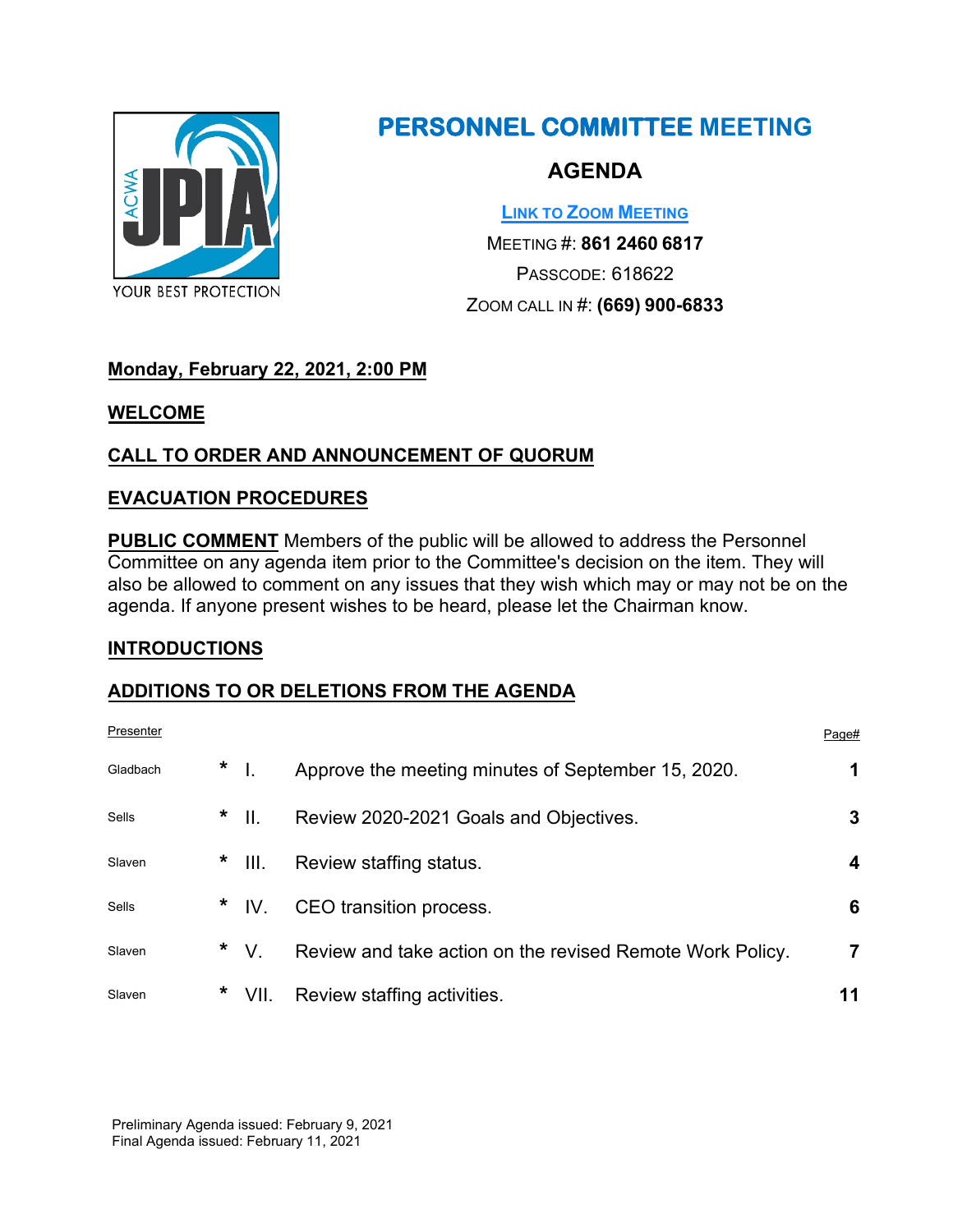Gladbach VIII. Discuss next meeting date.

#### **ADJOURN**

\*Related items enclosed.

*Americans With Disabilities Act – The ACWA JPIA conforms to the protections and prohibitions contained in Section 202 of the Americans with Disabilities Act of 1990 and the Federal Rules and Regulations adopted in implementation thereof. A request for disability-related modification or accommodation, in order to participate in a public meeting of the ACWA JPIA, shall be made to: Patricia Slaven, Director of Human Resources and Administration, ACWA JPIA, P.O. Box 619082, Roseville, CA 95661-9082; telephone (916) 786-5742. ACWA JPIA's normal business hours are Monday – Friday, 7:30 a.m. to 4:30 p.m. (Government Code Section 54954.2, subdivision. (a)(1).)*

*Written materials relating to an item on this Agenda that are distributed to the ACWA JPIA Personnel Committee within 72 hours before it is to consider the item at its regularly scheduled meeting will be made available for public inspection at ACWA JPIA, 2100 Professional Drive, Roseville, CA 95661-3700; telephone (916) 786-5742. ACWA JPIA's normal business hours are Monday – Friday, 7:30 a.m. to 4:30 p.m.*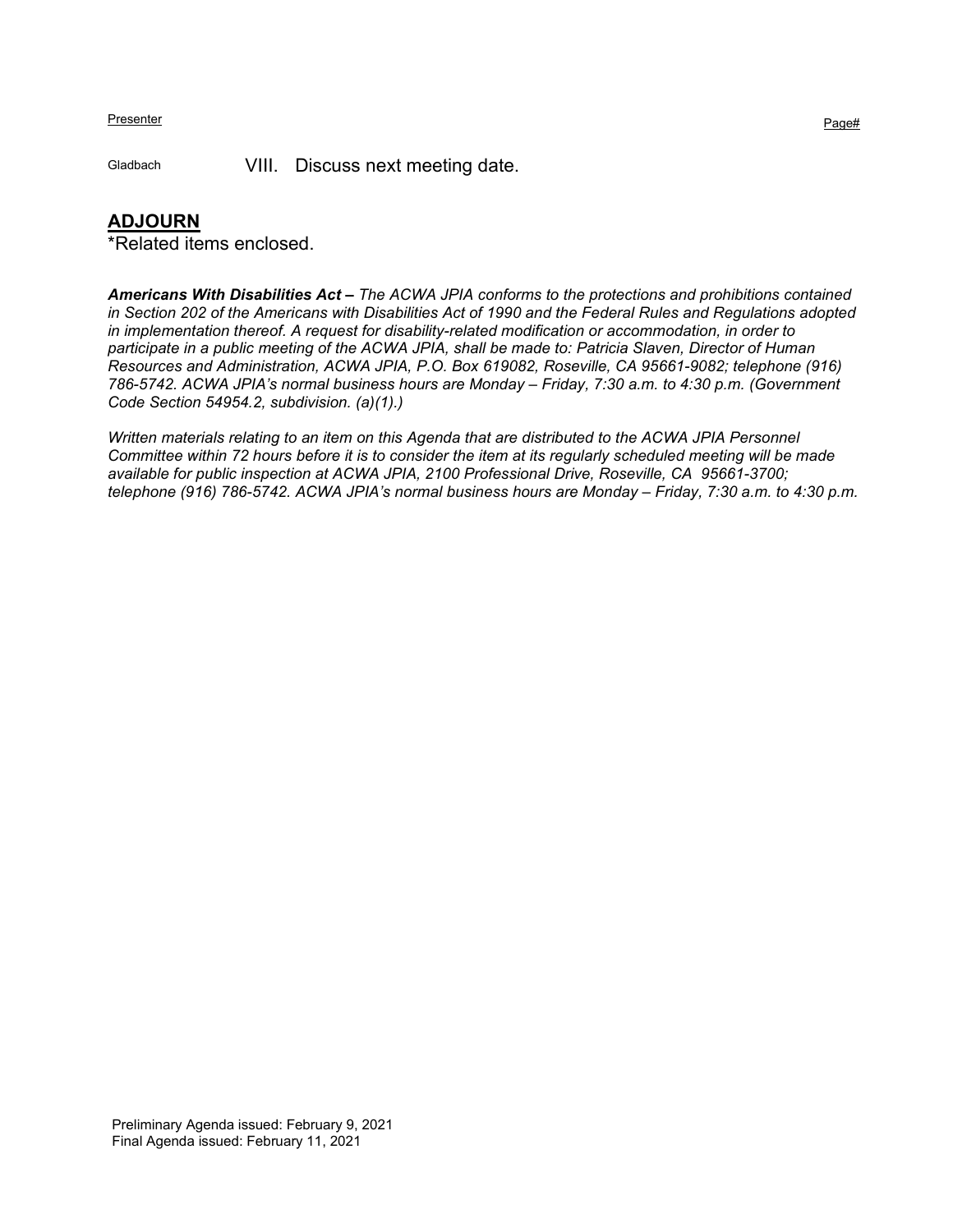*Unapproved*

**1**



**Personnel Committee Meeting** 2100 Professional Drive Roseville CA 95661 Zoom Meeting

September 15, 2020

#### **MEMBERS PRESENT**

Chairman: E.G. "Jerry" Gladbach, Santa Clarita Valley Water Agency Vice-chair: Thomas Cuquet, South Sutter Water District Melody A. McDonald, San Bernardino Valley Water Conservation District

#### **MEMBERS ABSENT**

None.

#### **STAFF PRESENT**

Chief Executive Officer/Secretary: Walter "Andy" Sells Patricia Slaven, Director of Human Resources and Administration

#### **CALL TO ORDER AND ANNOUNCEMENT OF QUORUM**

Chairman Gladbach called the meeting to order at 9:04 a.m.

#### **PUBLIC COMMENT**

As the agenda stated, members of the public would be allowed to address the Personnel Committee on any agenda item prior to the Committee's decision on that item. Comments on any issues on the agenda, or not on the agenda, were also welcomed. No comments were brought forward.

#### **APPROVAL OF MINUTES**

Chairman Gladbach called for approval of the minutes of the July 28, 2020 meeting.

M/S/C (McDonald/Cuquet) (Cuquet-Yes; McDonald-Yes; Gladbach-Yes): That the Personnel Committee approve the minutes of the July 28, 2020 meeting, as presented.

#### **STAFFING STATUS**

Mr. Sells discussed staffing status. Only new item was the recruitment for Executive Assistant position due to Bobbette's retirement in December. Internal applications are currently being taken.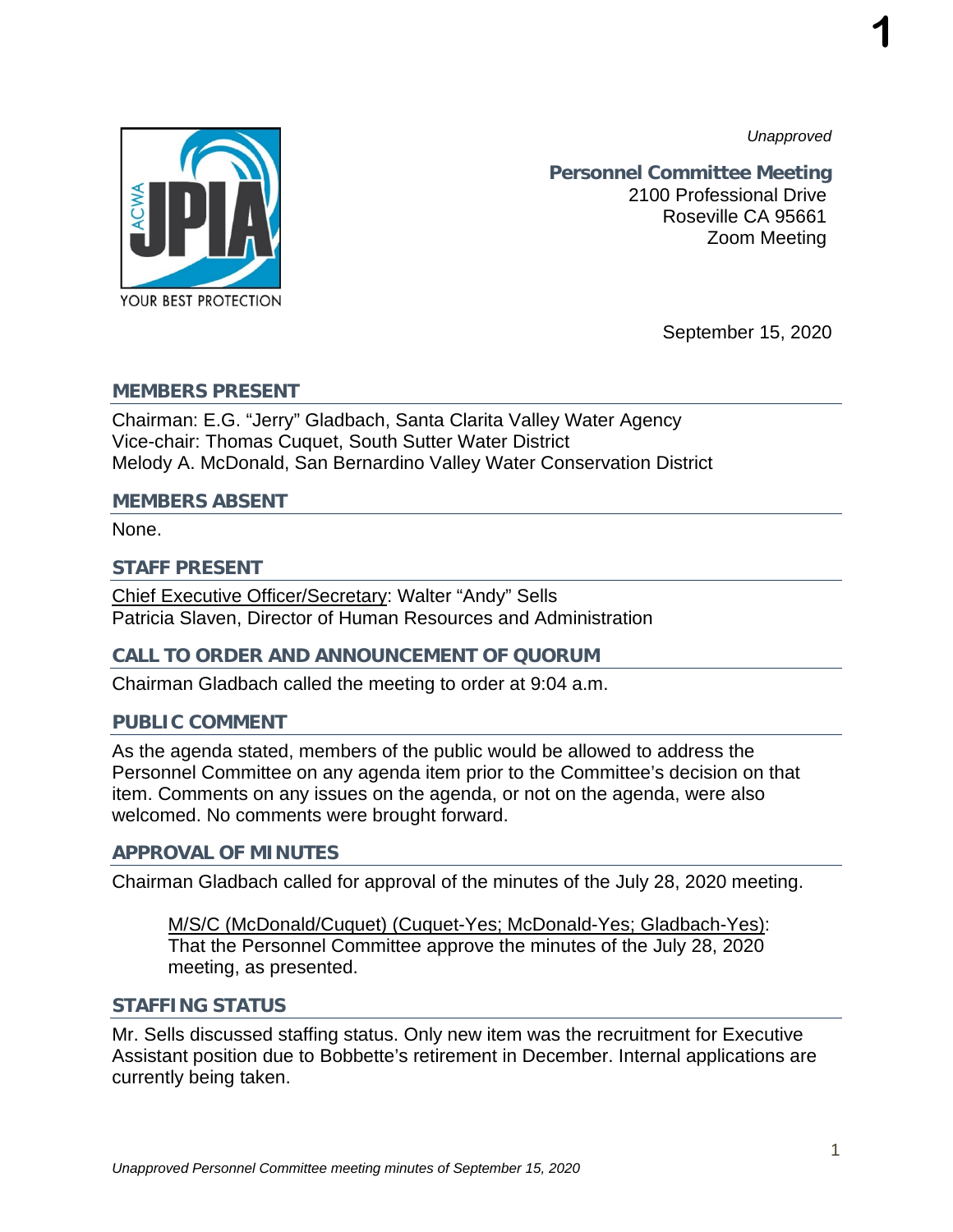Ms. Slaven presented the results for the CEO Appraisal collected via an online survey. The Committee determined it will present the CEO Appraisal along with recommendations on salary and bonus at the September 21, 2020, Executive Committee Meeting.

#### **SALARY SCHEDULE**

Ms. Slaven presented the Salary Schedule, updated with 1% increase for all ranges, for an October 1, 2020 effective date.

M/S/C (McDonald/Cuquet) (Cuquet-Yes; McDonald-Yes; Gladbach-Yes): That the Personnel Committee recommend to the Executive Committee the approval of the updated Salary Schedule, effective October 1, 2020.

#### **NEXT MEETING DATE**

The next Personnel Committee meeting is yet to be determined.

The Personnel Committee meeting adjourned at 10:52 a.m.

\_\_\_\_\_\_\_\_\_\_\_\_\_\_\_\_\_\_\_\_\_\_\_\_\_\_\_\_ \_\_\_\_\_\_\_\_\_\_\_\_\_\_\_\_\_\_\_\_\_\_\_\_\_\_ E.G. "Jerry" Gladbach, President Walter "Andy" Sells, Secretary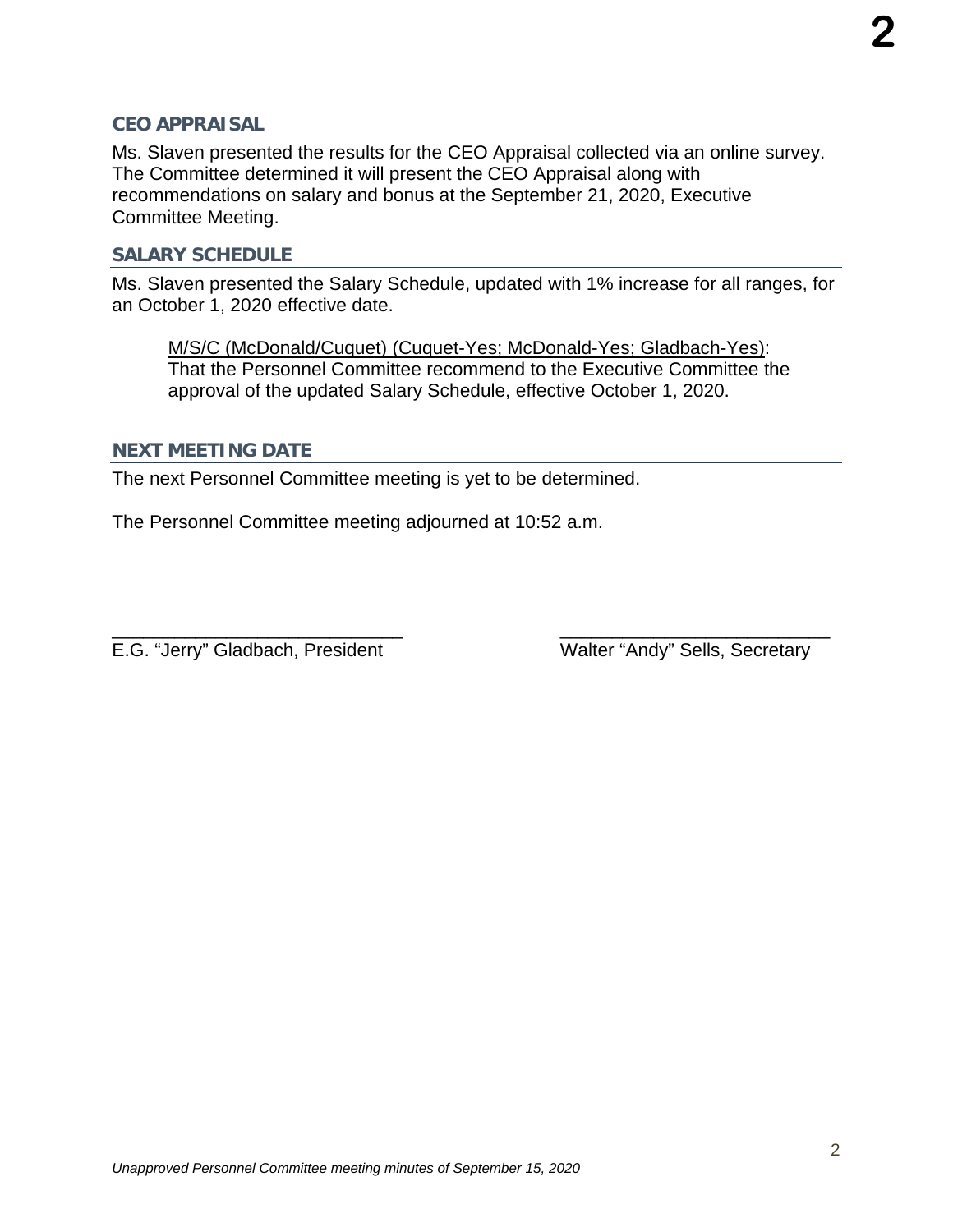# **ACWA JPIA 2020-2021 Goals and Objectives** February 22, 2021

#### **BACKGROUND**

Each year, the Executive Committee decides on goals for the organization. The Personnel Committee has asked to be kept up to date on progress towards the goals.

#### **CURRENT SITUATION**

The 2020-2021 organizational goals are as follows:

- *1.* Develop and deliver workshops to the Executive Committee to enhance knowledge of JPIA financial processes. *This goal ties to our core values of Integrity, Operating with Transparency, Honesty and Fairness.*
- *2.* Prepare and present proposal for a member survey to assess member awareness of JPIA resources and gain understanding of how the JPIA can better serve the membership. *This goal represents our core value of Service.*
- *3.* Convene internal task force to review employee engagement survey results and determine next steps to address areas of concern. The survey was conducted to reinforce our core values of People and Service. *This goal represents the commitment to our core values of People and Service.*
- 4. Prepare and present proposal to retain a futurist to work with the Executive Committee and staff to identify future scenarios for JPIA opportunities and challenges. *This is in alignment with our core values of Innovation and Service. Looking to identify future opportunities and challenges allows the JPIA to examine new practices and procedures to enhance the partnership with our members.*

#### **RECOMMENDATIONS**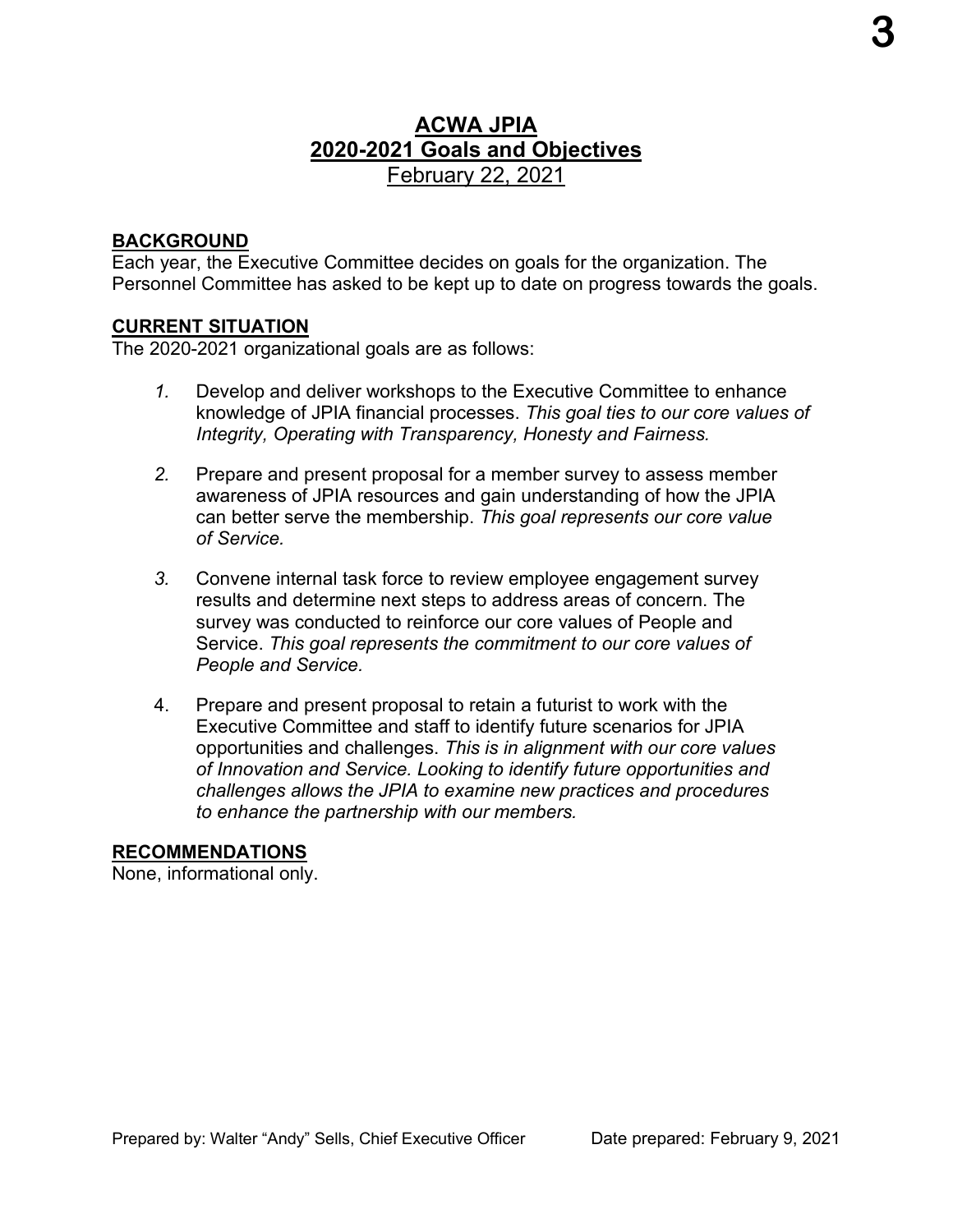# **ACWA JPIA Staffing Status** February 22, 2021

#### **BACKGROUND**

The Personnel Committee is to be kept apprised of staffing changes and will recommend any grade changes or new positions for approval by the Executive **Committee** 

#### **CURRENT SITUATION**

Staffing changes which have occurred since last Personnel Committee meeting:

- In November, testing and interviews were held for the Human Resources Specialist position. Three candidates were tested and invited to interview. Cassie Crittenden was selected. Resume included.
- Dianna Sutton, Special Projects Manager and Bobbette Wells, Executive Assistant, both retired at the end of December.
- Chimene Camacho was promoted to Executive Assistant in December.
- Recruitment for Senior Claims Adjuster has begun with interviews planned for early March.

#### **RECOMMENDATIONS**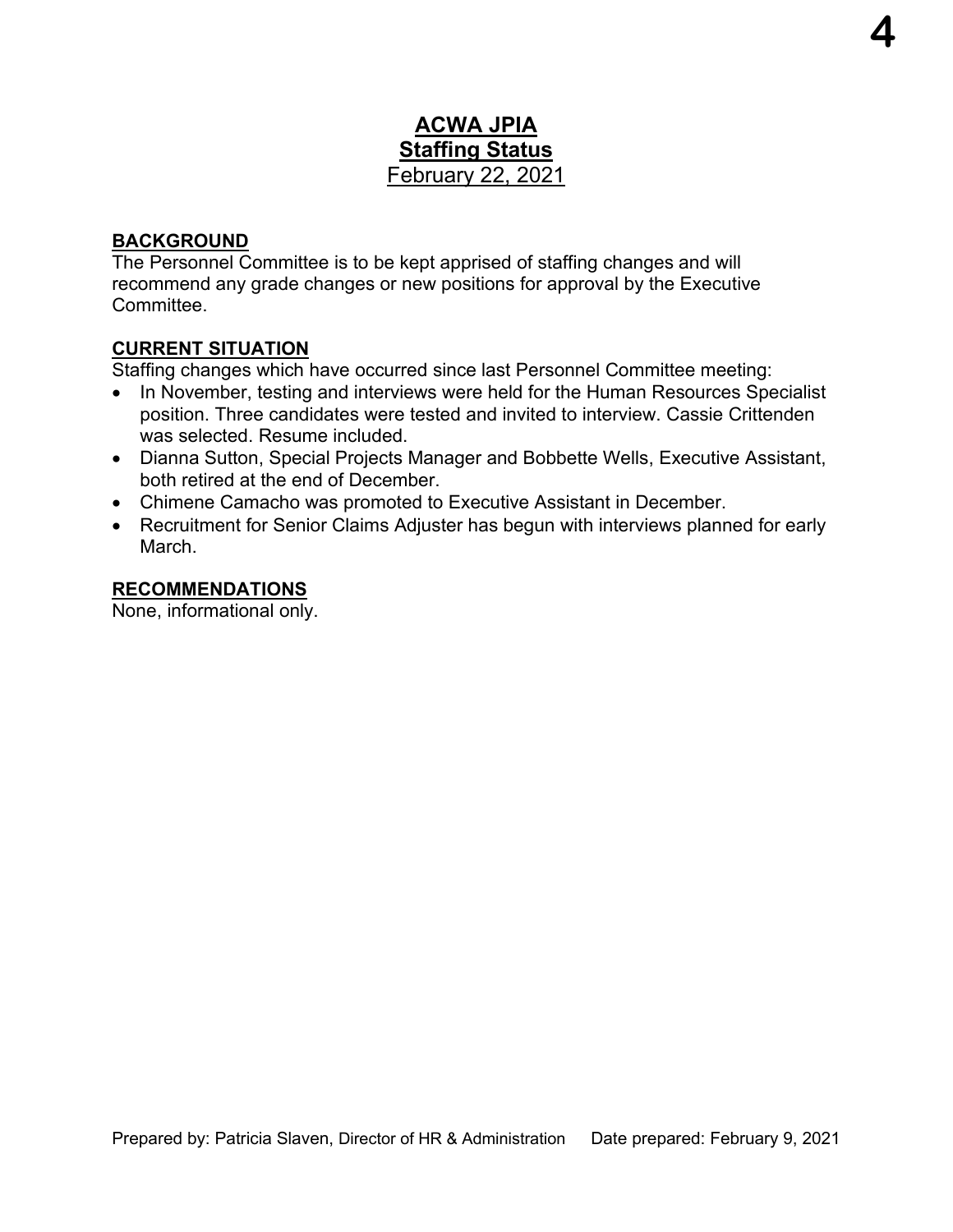# CASSIE CRITTENDEN

#### **OBJECTIVE**

To add value to your organization by combining my knowledge, skills, and passion for human resources.

\_\_\_\_\_\_\_\_\_\_\_\_\_\_\_\_\_\_\_\_\_\_\_\_\_\_\_\_\_\_\_\_\_\_\_\_\_\_\_\_\_\_\_\_\_\_\_\_\_\_\_\_\_\_\_\_\_\_\_\_\_\_\_\_\_\_\_\_\_\_\_\_\_\_\_\_\_\_\_\_\_\_\_\_\_

#### **EDUCATION**

Bachelor of Science, Business Administration Concentration: Human Resources Management and Organizational Behavior California State University, Sacramento

#### **WORK HISTORY**

**Human Resources Coordinator**, Sacramento Suburban Water District, 12/2018 – Present

- Develop, analyze, update, recommend and maintain human resources policies, procedures, and systems.
- Develops, coordinates, and administers employee benefits.
- Develops and maintains records of employee performance reviews.
- Organizes, develops, and implements recruitment and interview processes.
- Assists management staff with employee disciplinary issues.
- Serves as a resource for employee questions and provides Department support in human resources issues and policies to staff.

**Associate Personnel Analyst**, Department of Health Care Services, 2/2017 – 11/2018

- Consultant to management on employee discipline.
- Review and edit employee performance reviews, counseling memorandums, and employee grievances.
- Evaluate and prepare written analysis and recommendation on position and organizational proposals.

#### **Associate Governmental Program Analyst**, State Controller's Office, 2/2015 – 2/2017

- Family Medical Leave Act (FMLA) coordinator for the Department.
- Developed and presented FMLA and attendance training to supervisors.
- Analyzed and updated human resources policies and procedures with reference to Bargaining contracts, State law, and Federal law.

**Personnel Specialist**, State Controller's Office, 11/2014 – 2/2015

- Review and processed employee benefits, open enrollment, and attendance.
- Consulted with CalPERS in order to assist employees with benefit and retirement questions.
- Interpreted human resources policies and procedures to management and employees.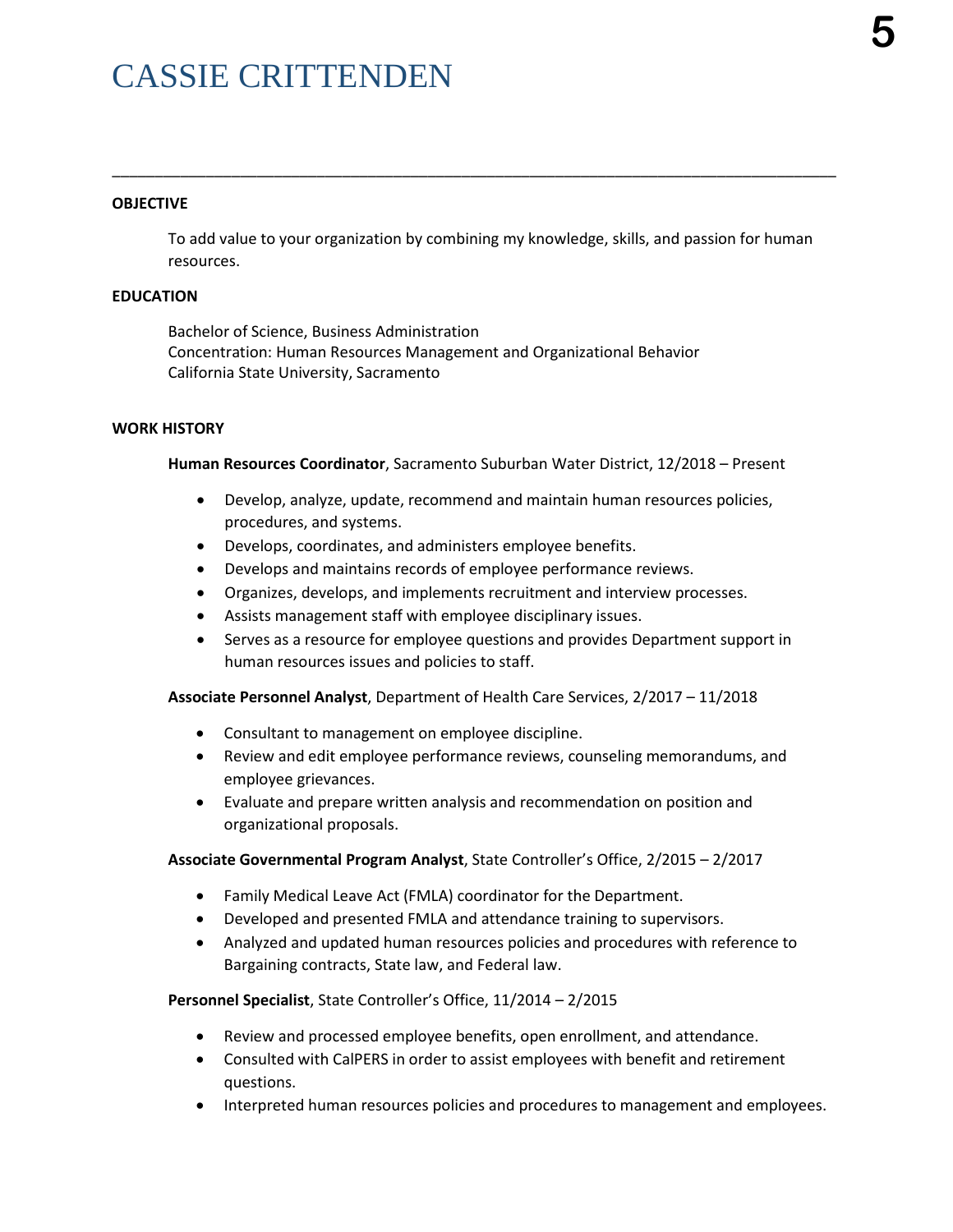# **ACWA JPIA CEO Transition Process** February 22, 2021

#### **BACKGROUND**

The Personnel Committee is to be kept apprised of milestones in the recruitment of Chief Executive Officer's replacement.

#### **CURRENT SITUATION**

With the retirement of the CEO in September 2023, JPIA senior staff has started to assess the most effective methods and processes to recruit and interview candidates for the position. Ideas will be discussed with the Committee.

#### **RECOMMENDATIONS**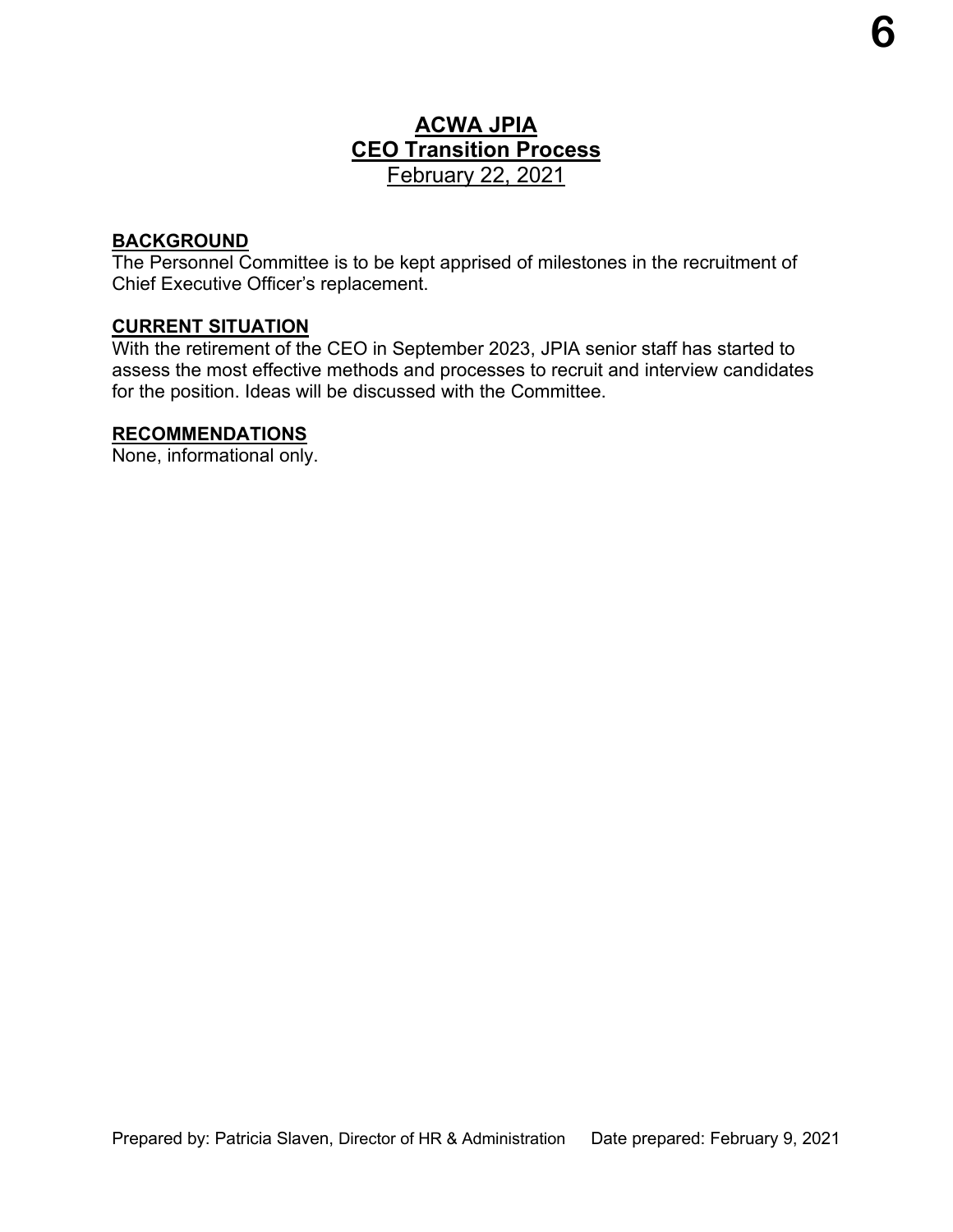# **ACWA JPIA Remote Work Policy** February 22, 2021

#### **BACKGROUND**

JPIA maintains an Employee Handbook which contains policies, procedures and information necessary for staff to understand. At times, changes are made that may require Executive Committee approval.

#### **CURRENT SITUATION**

JPIA's current Remote Work Policy allows staff to work from home one day per pay period, if the position is conducive to remote work and with manager approval. Of course, the pandemic forced everyone home to conduct work and it subsequently allowed JPIA to explore expanding the Remote Work policy. Staff proposes that the policy be updated to allow up to two days per week of remote work. Draft policy follows.

#### **RECOMMENDATION**

That the Personnel Committee recommend to the Executive Committee approval of the revised Remote Work Policy.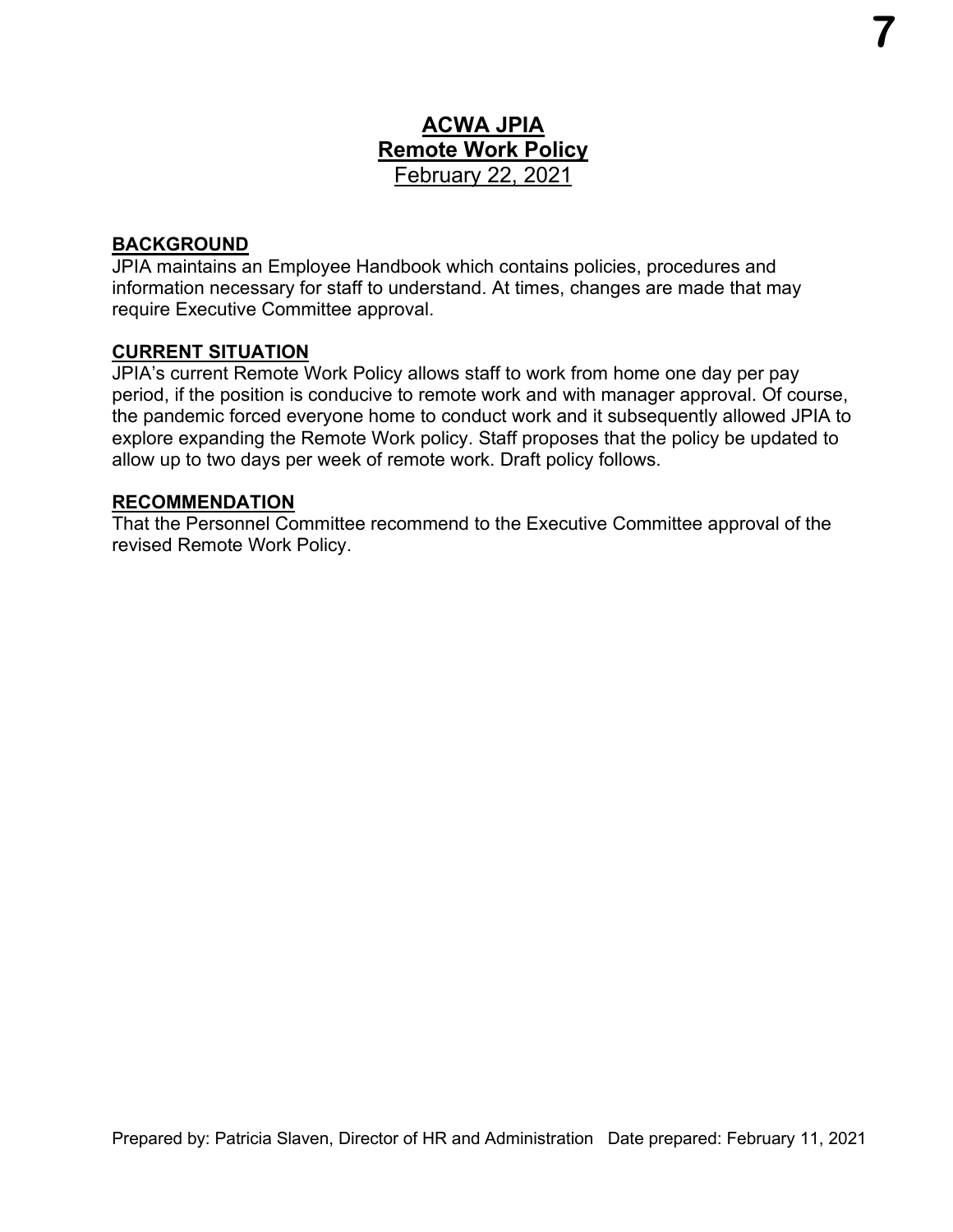# **N. Remote Work**

JPIA considers working from home to be a viable alternative work arrangement in cases where the individual, job and supervisor characteristics are best suited to such an arrangement. Working remotely is a voluntary work alternative that may be appropriate for some employees and some jobs. It is not an entitlement, it is not a company-wide benefit, and it in no way changes the terms and conditions of employment with JPIA. The success of the program will be evaluated based on productivity, seamlessness to our members and staff, and no negative impact on our collaborative culture.

#### **General Guidelines**

Remote work is optional. Remote work is not permanent and may be discontinued at any time without prior notice and is not a privilege, or a right. A supervisor may determine that some positions and/or individuals are not well suited for the remote work option.

Remote work is limited to no more than 2 days per week, and will be arranged by the supervisor; they can decide if it is to be the same day each week.

Subject to supervisor approval, the remote work option is available to all staff with JPIA for six months, and who are not currently on a Performance Improvement Plan. The first 90 days of remote work will be a trial period, followed by a discussion with manager to ensure productivity is maintained.

#### **Employee Responsibilities**

Keep the main JPIA Outlook calendar updated so that others can easily determine if employee has taken a day off, is out of the office, attending a virtual meeting, or working remotely.

Be available during the core hours of 8:00 a.m. to 4:00 p.m. to answer calls, respond to email, attend web meetings, etc., and attend all Q & As.

Come into the office if requested by their supervisor to do so.

Work will be performed from their primary residence.

Use of JPIA issued laptop computers, or a personal computer configured for JPIA remote work is required. Unless extenuating circumstances, no new equipment will be purchased by the JPIA nor will reimbursement for any office equipment for remote work. Employee is responsible for the care and safety of any JPIA equipment issued. Needed supplies can be obtained when in the office.

Ensure remote work environment is one conducive to 8 hours of productive work time, preferably in a room separate from the rest of the household; and is safe, ergonomically correct and free of hazards and obstructions. (JPIA Risk Control staff are available for verbal consultation as requested.) Employee's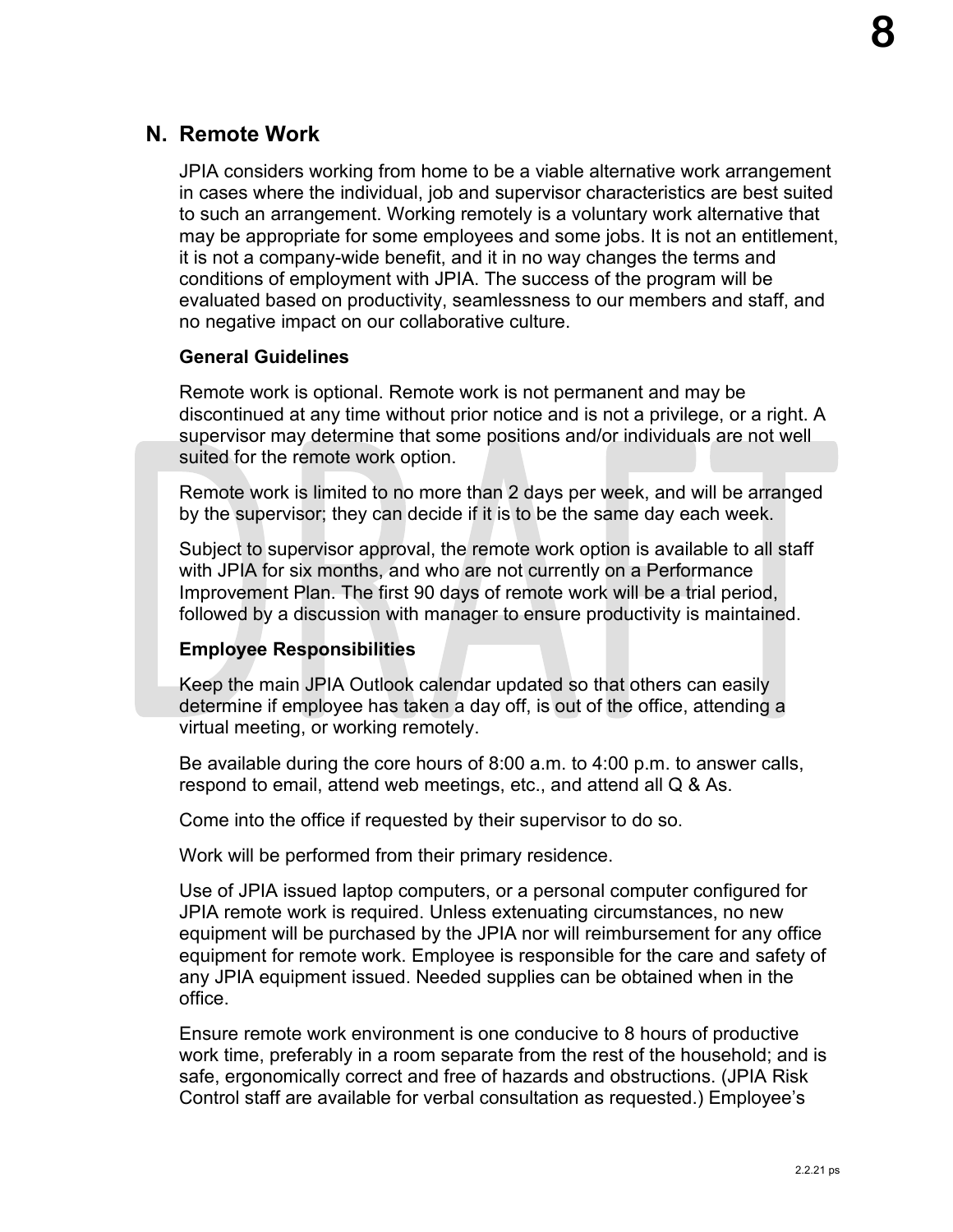home must have internet and cell service with sufficient speed/capacity to conduct work via computer and phone.

Follow all security and data privacy policies, procedures, and laws.

Answer phone calls and respond to emails and Team requests within two hours of receipt unless unavailable as noted in the Outlook calendar.

Respond via phone or internet, and access information using their own phone and internet service with no reimbursement from the JPIA.

Utilize the phone-forwarding feature on their office phone.

Determine, for themselves, any personal tax or legal implications resulting from use of a home office.

Focus on job performance and meeting business demands though working from home. Remote work is not designed to be a replacement for appropriate childcare. An individual employee's schedule may be modified to accommodate emergency childcare needs with manager's permission. Prospective remote workers are encouraged to discuss expectations of working from home with family members prior to entering into a trial period.

Remote workers who are not exempt from the overtime requirements of the Fair Labor Standards Act will be required to record all hours worked in a manner designated by JPIA. Such employees will be held to a higher standard of compliance than office-based employees due to the nature of the work arrangement. Hours worked more than those specified per day and per workweek, in accordance with state and federal requirements, will require the advance approval of the supervisor. Failure to comply with this requirement may result in the immediate cessation of the remote work agreement and/or disciplinary action.

If an employee incurs a work-related injury while working remotely, workers' compensation law and rules apply. An employee must notify their supervisor or Director of Human Resources and Administration immediately and complete all necessary documents regarding the injury.

#### **Procedure**

If the employee and manager agree, and the human resource department concurs, a draft telecommuting agreement will be prepared and signed by all parties, and a three-month trial period will commence.

Evaluation of remote worker's performance during the trial period will include interaction by phone and e-mail between the employee and the manager, and face-to-face meetings to discuss work progress and problems. At the conclusion of the 90-day trial period, the employee and manager will each complete an evaluation of the arrangement and make recommendations for continuance or modifications. Evaluation of remote worker's performance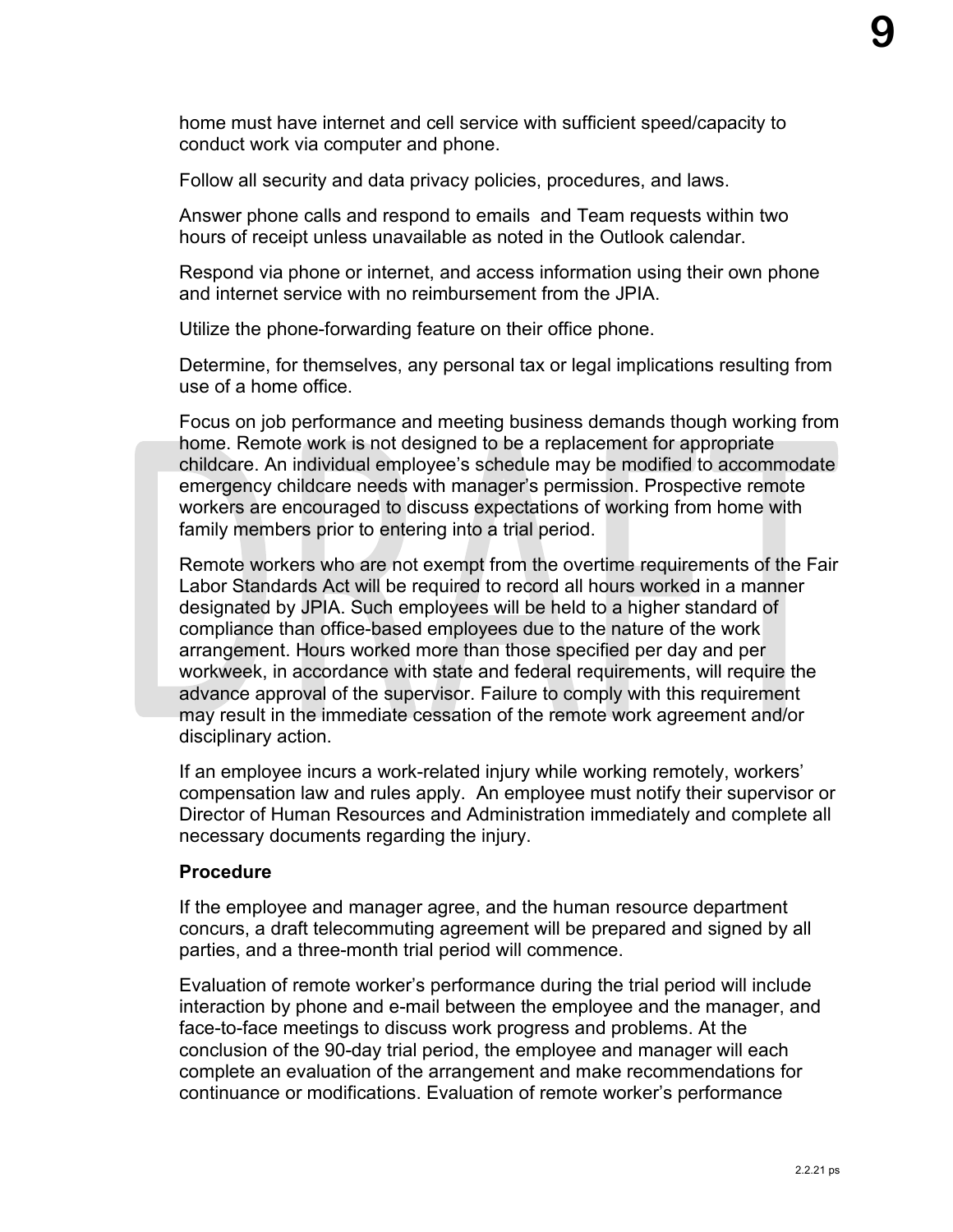beyond the trial period will be consistent with that received by employees working at the office.